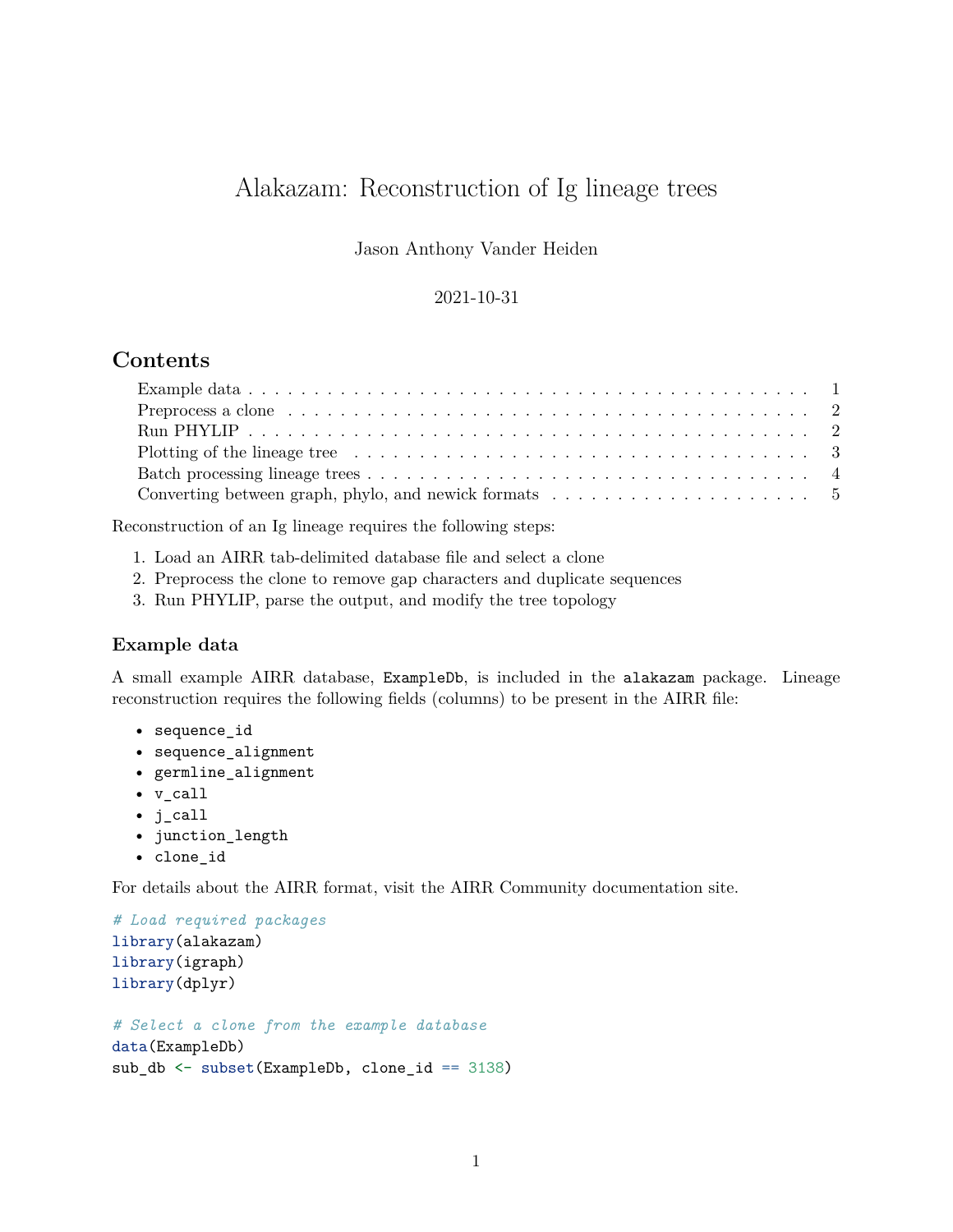#### <span id="page-1-0"></span>**Preprocess a clone**

Before a lineage can be constructed, the sequences must first be cleaned of gap  $(-, .)$  characters added by IMGT, duplicate sequences must be removed, and annotations must be combined for each cluster of duplicate sequences. Optionally, "ragged" ends of sequences (such as those that may occur from primer template switching) may also be cleaned by masking mismatched positions and the leading and trailing ends of each sequence. The function makeChangeoClone is a wrapper function which combines these steps and returns a ChangeoClone object which may then be passed into the lineage reconstruction function.

Two arguments to makeChangeoClone control which annotations are retained following duplicate removal. Unique values appearing within columns given by the text\_fields arguments will be concatenated into a single string delimited by a "," character. Values appearing within columns given by the num\_fields arguments will be summed.

```
# This example data set does not have ragged ends
# Preprocess clone without ragged end masking (default)
clone <- makeChangeoClone(sub_db, text_fields=c("sample_id", "c_call"),
                          num_fields="duplicate_count")
```

```
# Show combined annotations
```
clone@data[, c("sample\_id", "c\_call", "duplicate\_count")]

| sample_id                                          |      | c_call duplicate_count |
|----------------------------------------------------|------|------------------------|
| $+7d$                                              | IGHA | 1.                     |
| $+7d$                                              | IGHG | 1                      |
|                                                    |      | 10                     |
| $+7d$                                              | IGHG | 36                     |
| $+7d$                                              | IGHA | 10                     |
| $+7d$                                              | IGHG | 13                     |
| ## $1$<br>## 2<br>## $3$<br>## 4<br>## 5<br>## $6$ |      | +7d IGHA, IGHG         |

#### <span id="page-1-1"></span>**Run PHYLIP**

Lineage construction uses the dnapars (maximum parsimony) application of the PHYLIP package. The function buildPhylipLineage performs a number of steps to execute dnapars, parse its output, and modify the tree topology to meet the criteria of an Ig lineage. This function takes as input a ChangeoClone object output by makeChangeoClone and returns an igraph graph object. The igraph graph object will contain clone annotations as graph attributes, sequence annotations as vertex attributes, and mutations along edges as edge attributes.

The system call to dnapars requires a temporary folder to store input and output. This is created in the system temporary location (according to base::tempfile), and is not deleted by default (only because automatically deleting files is somewhat rude). In most cases, you will want to set rm\_temp=TRUE to delete this folder.

```
# Run PHYLIP and parse output
phylip_exec <- "~/apps/phylip-3.69/dnapars"
graph <- buildPhylipLineage(clone, phylip_exec, rm_temp=TRUE)
# The graph has shared annotations for the clone
data.frame(clone_id=graph$clone,
```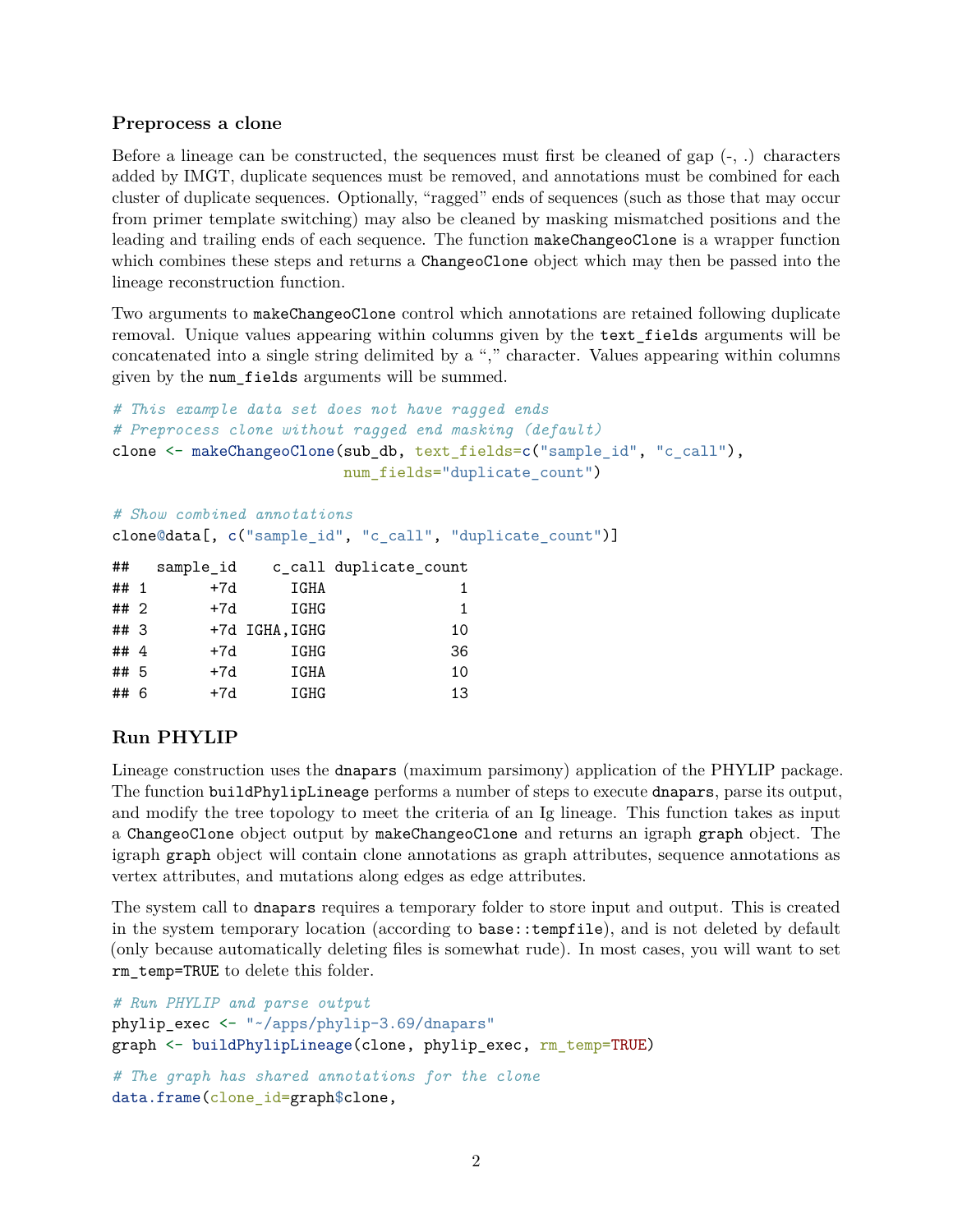```
junction_length=graph$junc_len,
        v_gene=graph$v_gene,
        j_gene=graph$j_gene)
## clone_id junction_length v_gene j_gene
## 1 3138 60 IGHV3-49 IGHJ5
# The vertices have sequence specific annotations
data.frame(sequence_id=V(graph)$name,
        c_call=V(graph)$c_call,
        duplicate_count=V(graph)$duplicate_count)
## sequence id c call duplicate count
## 1 GN5SHBT06HH3QD IGHA 10
## 2 GN5SHBT08F45HV IGHA, IGHG 10
## 3 Germline <NA> NA
## 4 GN5SHBT06IFV0R IGHG 13
## 5 GN5SHBT08I3P11 IGHG 36
## 6 GN5SHBT01BXJY7 IGHG 1
## 7 GN5SHBT01EGEU6 IGHA 1
```
## <span id="page-2-0"></span>**Plotting of the lineage tree**

Plotting of a lineage tree may be done using the built-in functions of the igraph package. The default edge and vertex labels are edge weights and sequence identifiers, respectively.



The default layout and attributes are not very pretty. We can modify the graphical parameter in the usual igraph ways. A tree layout can be built using the layout\_as\_tree layout with assignment of the root position to the germline sequence, which is named "Germline" in the object returned by buildPhylipLineage.

```
# Modify graph and plot attributes
V(graph)$color <- "steelblue"
V(\text{graph})$color[V(\text{graph})$name == "Germline"] <- "black"
V(graph)$color[grepl("Inferred", V(graph)$name)] <- "white"
V(graph)$label <- V(graph)$c_call
```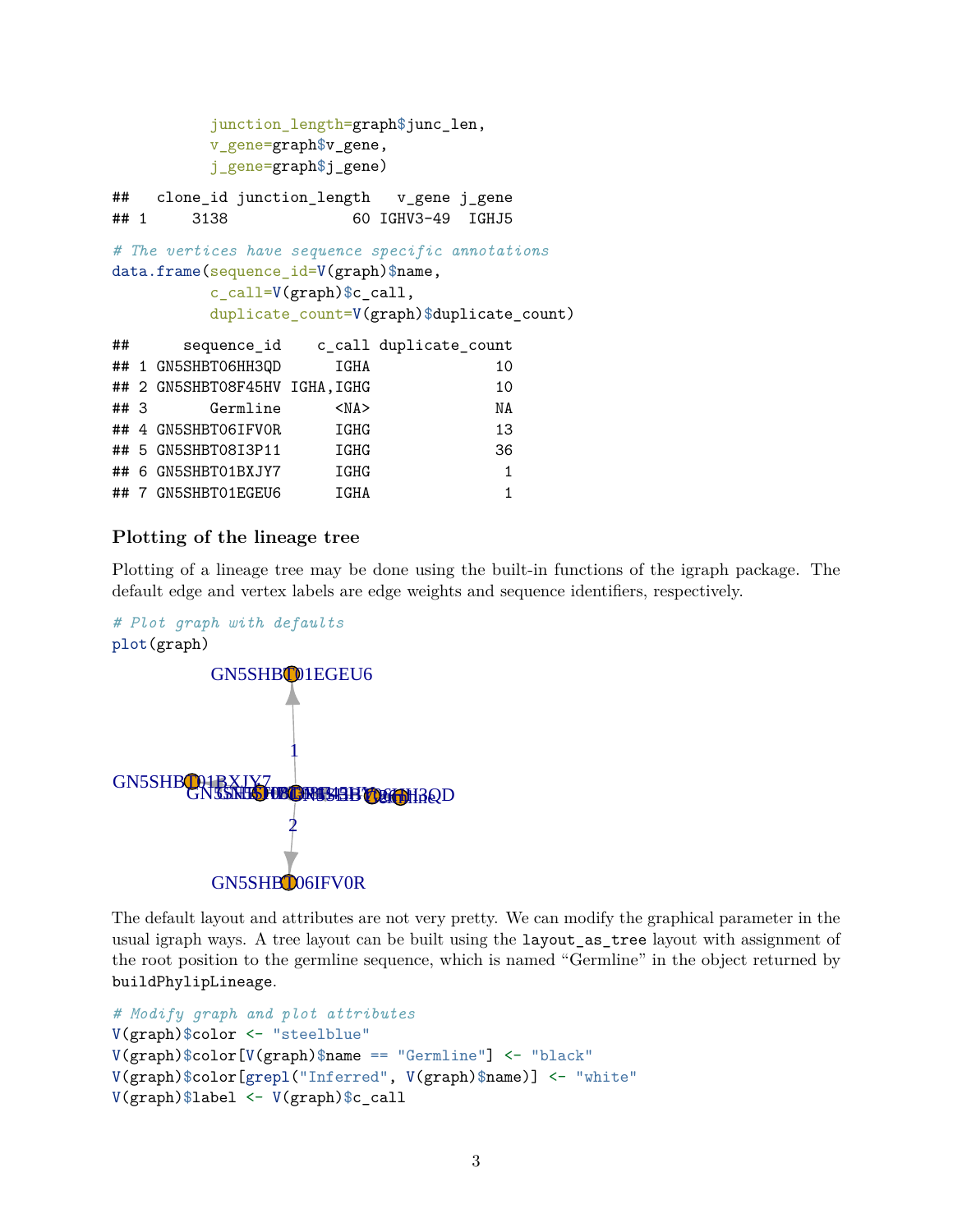

Which is much better.

## <span id="page-3-0"></span>**Batch processing lineage trees**

Multiple lineage trees may be generated at once, by splitting the Change-O data.frame on the clone column.

```
# Preprocess clones
clones <- ExampleDb %>%
    group_by(clone_id) %>%
   do(CHANGEO=makeChangeoClone(., text_fields=c("sample_id", "c_call"),
                                num_fields="duplicate_count"))
# Build lineages
phylip_exec <- "~/apps/phylip-3.69/dnapars"
graphs <- lapply(clones$CHANGEO, buildPhylipLineage,
                 phylip_exec=phylip_exec, rm_temp=TRUE)
```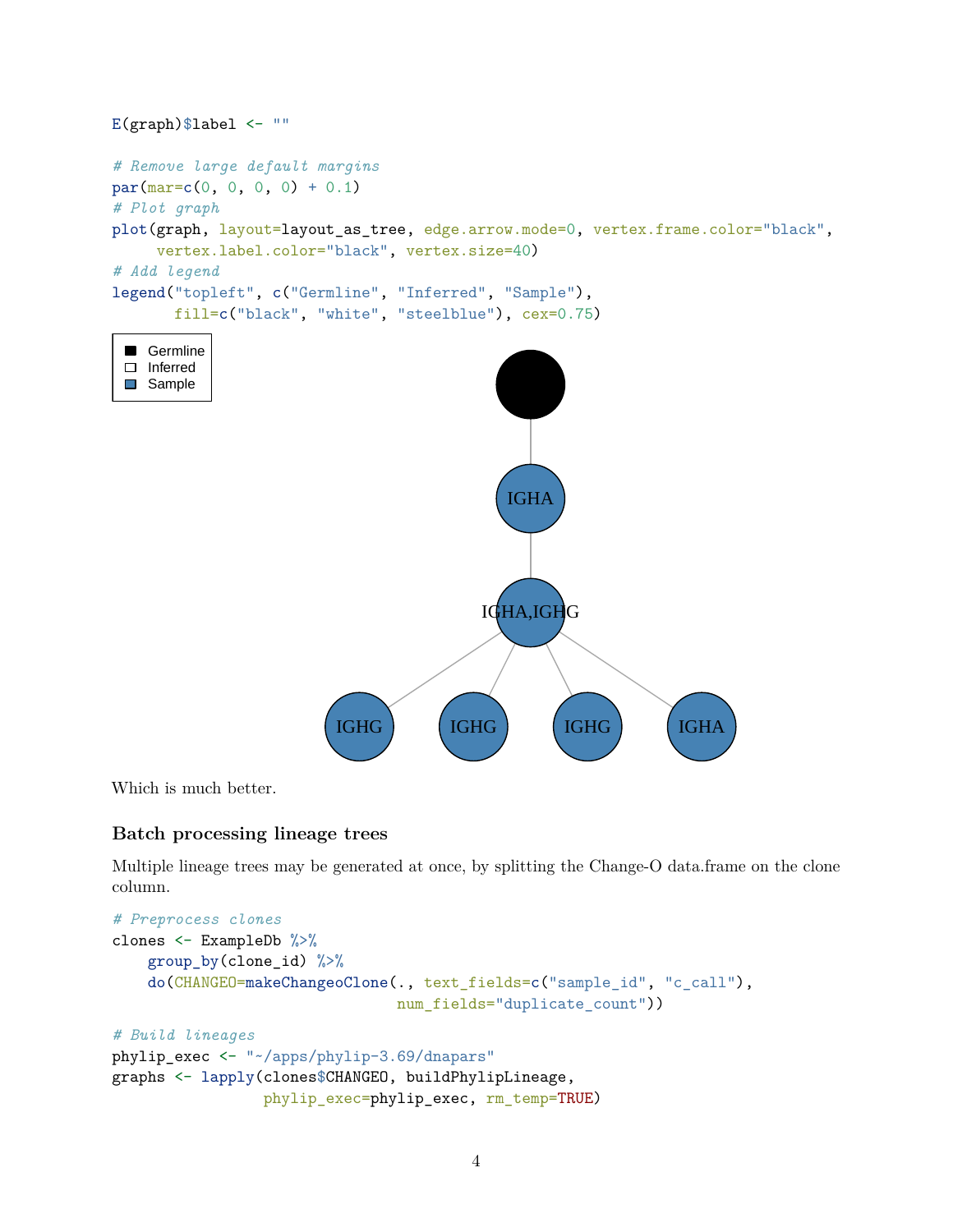```
# Note, clones with only a single sequence will not be processed.
# A warning will be generated and NULL will be returned by buildPhylipLineage
# These entries may be removed for clarity
graphs[sapply(graphs, is.null)] <- NULL
```

```
# The set of tree may then be subset by node count for further
# analysis, if desired.
graphs \leq graphs[sapply(graphs, vcount) \geq 5]
```
### <span id="page-4-0"></span>**Converting between graph, phylo, and newick formats**

While much of analysis in alakazam focuses on using igraph graph objects, R phylo objects are capable of being used by a rich set of phylogenetic analysis tools in R. Further, stand-alone phylogenetics programs typically import and export trees in Newick format.

To convert to trees in graph format to phylo format, use graphToPhylo. These objects can now be used by functions detailed in other R phylogenetics packages such as ape.



#### Germline

To import lineage trees as phylo objects from Newick files, use the read.tree function provided in the ape package. To export lineage trees as a Newick file, use the write.tree function provided in ape.

```
# Read in Newick tree as phylo object
phylo <- ape::read.tree("example.tree")
```

```
# Write tree file in Newick format
ape::write.tree(phylo, file="example.tree")
```